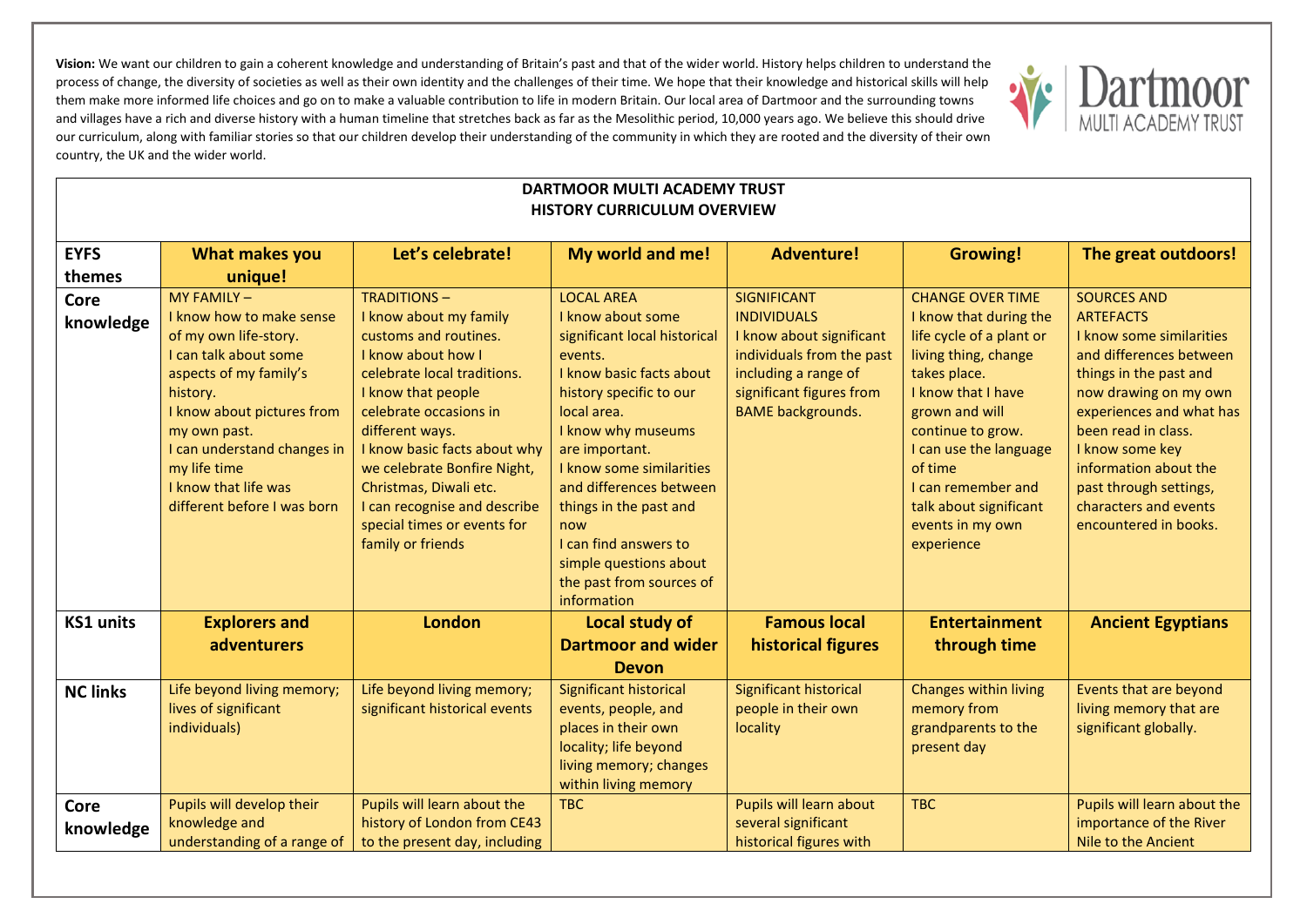

|                   | famous historical figures /<br>explorers including Bessie<br>Coleman, Neil Armstrong,<br>Valentina Tereshkova, Sir<br><b>Ernest Shackleton, Sir</b><br>Ranulph Fiennes, Marco<br>Polo and Krystyna<br>Chojnowska-Liskiewicz.<br>Pupils will learn about the<br>significant contributions<br>these famous figures made | significant events such as<br>the 'Great fire of London<br>and the Blitz. Pupils will also<br>learn about the significance<br>of several famous London<br>landmarks. |                                                              | links to Devon including<br><b>Sir Francis Drake and</b><br><b>Isambard Kingdom</b><br><b>Brunel</b> |                                               | <b>Egyptians and understand</b><br>how archaeology can help<br>us to find out about the<br>past. Pupils will learn<br>about what it was like to<br>live in Ancient Egypt and<br>develop their knowledge<br>of some of the famous<br>rulers including<br>Tutankhamen. They will<br>also find out about the |
|-------------------|-----------------------------------------------------------------------------------------------------------------------------------------------------------------------------------------------------------------------------------------------------------------------------------------------------------------------|----------------------------------------------------------------------------------------------------------------------------------------------------------------------|--------------------------------------------------------------|------------------------------------------------------------------------------------------------------|-----------------------------------------------|-----------------------------------------------------------------------------------------------------------------------------------------------------------------------------------------------------------------------------------------------------------------------------------------------------------|
|                   | over time.                                                                                                                                                                                                                                                                                                            |                                                                                                                                                                      |                                                              |                                                                                                      |                                               | work of Howard Carter.                                                                                                                                                                                                                                                                                    |
| <b>Vocabulary</b> | pioneer, astronaut,<br>explorer, compass, Artic,<br>Antarctica, aviation,                                                                                                                                                                                                                                             | Romans, Londinium, Anglo-<br>Saxons, Vikings, King Alfred,<br>Normans, King James,<br>parliament, The Blitz,<br>gunpowder, Guy Fawkes,<br><b>River Thames</b>        |                                                              |                                                                                                      |                                               | Ancient Egypt, Nile,<br>hieroglyphics,<br>archaeologist, Pharaoh,<br>pyramids, mummy, ruler,<br>power, past,                                                                                                                                                                                              |
|                   |                                                                                                                                                                                                                                                                                                                       |                                                                                                                                                                      |                                                              |                                                                                                      |                                               |                                                                                                                                                                                                                                                                                                           |
| <b>LKS2 units</b> | <b>Shang dynasty</b>                                                                                                                                                                                                                                                                                                  | <b>Ancient Greece</b>                                                                                                                                                | <b>Prehistoric Britain</b>                                   | <b>Anglo Saxons and</b><br><b>Scots</b>                                                              | <b>Roman Britain</b>                          | <b>Vikings</b>                                                                                                                                                                                                                                                                                            |
| <b>NC links</b>   | The achievements of the<br>earliest civilizations - an<br>overview of where and<br>when the first civilizations<br>appeared and a depth<br>study of one.                                                                                                                                                              | Ancient Greece - a study of<br><b>Greek life and achievements</b><br>and their influence on the<br>western world.                                                    | Changes in Britain from<br>the Stone Age to the Iron<br>Age. | Britain's settlement by<br>Anglo-Saxons and Scots.                                                   | The Roman Empire and<br>its impact on Britain | The Viking and Anglo-<br>Saxon struggle for the<br>Kingdom of England to<br>the time of Edward the<br>Confessor.                                                                                                                                                                                          |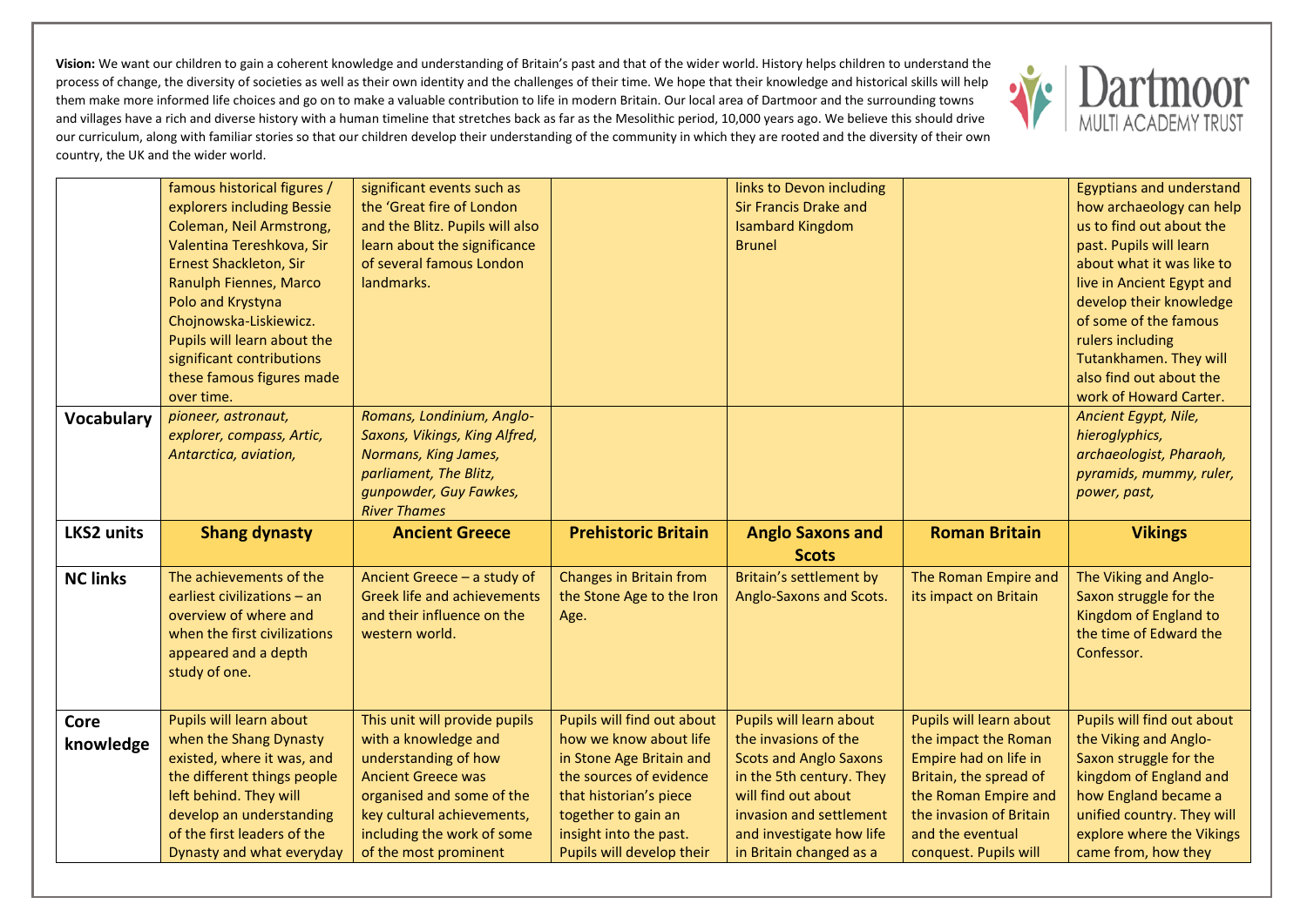

|                   | life was like for the people,<br>including their religious<br>beliefs. Pupils will learn<br>about key historical figures<br>such as Fu Hao and King<br>Zhou and develop an<br>awareness of the main<br>achievements of this<br>civilisation. | Greek philosophers of the<br>time. Pupils will also learn<br>about significant events<br>including the Peloponnesian<br>War and the differences<br>between Athens and Sparta.<br>The unit concludes with a<br>focus on Alexander the<br>Great, his conquests and the<br>legacy he left behind. | knowledge and<br>understanding of the<br>three different periods<br>of the Stone Age and<br>how life developed<br>across them, including<br>what life was like in a<br>Stone Age settlement.<br>Pupils will go on to learn<br>about the importance of<br>bronze and iron and<br>what life was like for the<br>Celts. | result. Pupils will learn<br>how the Anglo-Saxons<br>influenced the English<br>language and what life<br>was like in an Anglo-<br>Saxon settlement. They<br>will also learn about<br>what the Anglo Saxons,<br>believed, the Heptarchy<br>and why the Anglo<br>Saxons built forts. | also look in detail at<br>some aspects of the<br>Romanisation of<br>Britain, such as the<br>building of Roman<br>roads, towns and<br>cities. Pupils will learn<br>about Boudicca's<br>revolt against the<br>Romans and what led<br>to the eventual<br>collapse of the Roman<br>Empire. | fought for territory and<br>power, and how their<br>fighting ultimately led to<br>the kingdom of England<br>we know today. Pupils<br>will become familiar with<br>key events and places<br>including Lindisfarne and<br>develop a knowledge of<br>significant historical<br>figures such as King Alfred<br>and King Cnut. They will<br>also learn about the<br>Viking explorers and the<br>voyages they made. |
|-------------------|----------------------------------------------------------------------------------------------------------------------------------------------------------------------------------------------------------------------------------------------|------------------------------------------------------------------------------------------------------------------------------------------------------------------------------------------------------------------------------------------------------------------------------------------------|----------------------------------------------------------------------------------------------------------------------------------------------------------------------------------------------------------------------------------------------------------------------------------------------------------------------|------------------------------------------------------------------------------------------------------------------------------------------------------------------------------------------------------------------------------------------------------------------------------------|----------------------------------------------------------------------------------------------------------------------------------------------------------------------------------------------------------------------------------------------------------------------------------------|---------------------------------------------------------------------------------------------------------------------------------------------------------------------------------------------------------------------------------------------------------------------------------------------------------------------------------------------------------------------------------------------------------------|
| <b>Vocabulary</b> | archaeologist, artefacts,<br>bronze, dynasty, emperor,<br>general, civilisation, source,<br>bronze, tribe, sacrifice,<br>trade                                                                                                               | democracy, monarchy,<br>tyranny, Olympia, Athens,<br>Crete, Sparta, trade, empire,<br>philosopher, invasion,<br>myths, oligarchies,<br>civilisation, vote,                                                                                                                                     | Ice Age, Palaeolithic,<br>Mesolithic, Neolithic,<br>Neanderthals, torc,<br>bronze, iron, Celts,<br>timeline,<br>palaeontologist, evolve,<br>artefacts, settlements,<br>archaeologist, homo<br>sapiens, extinct, hunter-<br>gathers,                                                                                  | Angles, Christianity,<br>missionary, Pagan, Picts,<br>Romans, Saxons, Scots,<br>paganism, heptarchy,<br>kingdom, shire, Jutes,<br>dark ages, legend,<br>artefacts, chronicle,<br>tribe, rebellion, invasion,<br>raids, barbarian,                                                  | amphitheatre,<br>aqueduct, barbarian<br>centurion, citizen,<br>culture, dictator,<br>emperor, empire,<br>government, import,<br>Latin, legion, revolt,<br>senate, oppidum,<br>paganism, rebellion,<br>taxes, villa, republic,<br>politicians                                           | Danegeld, exile, invade,<br>kingdom, longship,<br>outlawed, pagans,<br>pillaged, raid, wergild,<br>Vikings, Danelaw,<br>longship, pagan,<br>monotheist, polytheist,<br>saga, Valhalla,<br>Scandinavia,                                                                                                                                                                                                        |
| <b>UKS2 units</b> | <b>Benin Kingdom</b>                                                                                                                                                                                                                         | <b>Medieval Monarchs</b>                                                                                                                                                                                                                                                                       | <b>Middle East</b>                                                                                                                                                                                                                                                                                                   | 20 <sup>th</sup> Century conflict                                                                                                                                                                                                                                                  | <b>Civil Rights</b>                                                                                                                                                                                                                                                                    | <b>Industrial Revolution</b>                                                                                                                                                                                                                                                                                                                                                                                  |
| <b>NC links</b>   | A non-European society<br>that provides contrasts<br>with British history                                                                                                                                                                    | A study of an aspect or<br>theme in British history that<br>extends pupils'<br>chronological knowledge<br>beyond 1066                                                                                                                                                                          | A non-European society<br>that provides contrasts<br>with British history                                                                                                                                                                                                                                            | A study of an aspect or<br>theme in British history<br>that extends pupils'<br>chronological knowledge<br>beyond 1066                                                                                                                                                              | (KS3) Study of a<br>significant society or<br>issue in world history<br>and its<br>interconnections with<br>other world<br>developments - USA in<br>the 20th Century                                                                                                                   | A study of an aspect or<br>theme in British history<br>that extends pupils'<br>chronological knowledge<br>beyond 1066; a local<br>history study                                                                                                                                                                                                                                                               |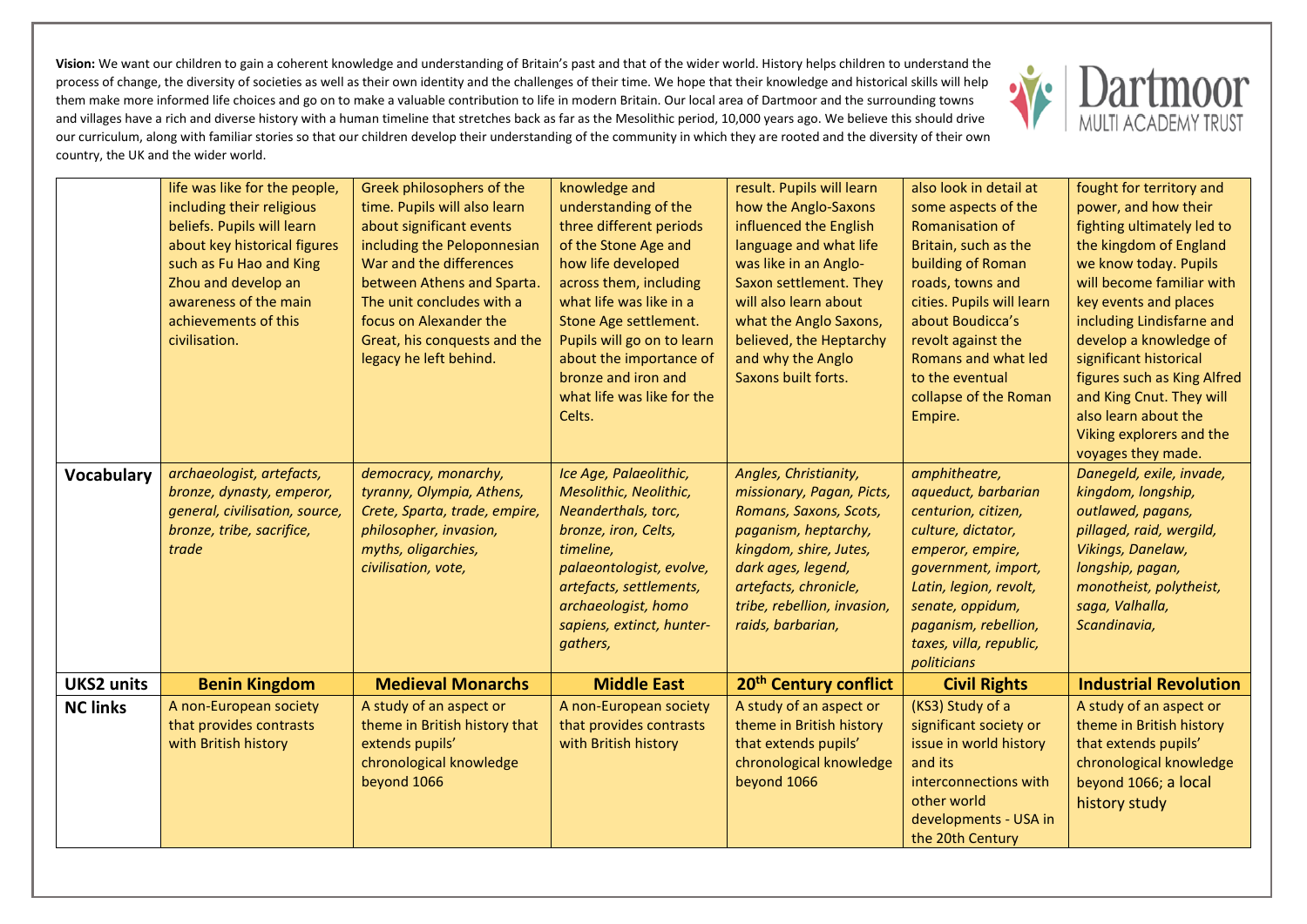

| Core<br>knowledge | Pupils will learn about how<br>the Benin Kingdom began,<br>what life was like for the<br>Edo people and how trade<br>links were established with<br>other people. They will also<br>find out about what led to<br>the civil war in the 1700s<br>and how the kingdom went<br>into decline. The unit will<br>also include a study about<br>the transatlantic slave<br>trade and Britain's<br>relationship with the Benin<br>Kingdom. | Pupils will start the unit by<br>developing their knowledge<br>and understanding of the<br>events leading up to the<br>Battle of Hastings in 1066<br>and the importance of the<br>Domesday Book. They will<br>learn about the conflict<br>between the King and the<br>church and the events<br>surrounding the death of<br>Thomas Becket. Pupils will<br>then go on to develop an<br>understanding of key<br>historical figures of the time<br>including William the<br>Conqueror, King Richard,<br>Edward I, Henry VIII and<br>Elizabeth I. | Pupils will find out about<br>how the Kingdom of<br>Israel was established,<br>including a Biblical<br>account of the early<br>Kingdom of Israel. Pupils<br>will be taught why<br><b>Jerusalem and Mecca</b><br>are important for<br>Muslims and how the<br>Ottoman Empire began.<br>Their studies will also<br>include 20 <sup>th</sup> Century<br>events including the<br>events that led to the<br>Arab-Israeli war in 1948<br>and the current conflict<br>between the Israelis and<br>Palestinians. | Pupils will develop their<br>knowledge and<br>understanding about<br>what caused the First<br>World War to break out.<br>They will learn about<br>trench warfare and the<br>weaponry of the day.<br>The unit also covers the<br><b>Treaty of Versailles and</b><br>Hitler's rise to power in<br>the 1930's. Pupils will<br>find out about what life<br>was like in Nazi Germany<br>and the role of boys,<br>girls, men and women.<br>The unit concludes with<br>the events that led up to<br>the start of the Second<br>World War. | Pupils will develop an<br>understanding of what<br>life in the United States<br>of America was like<br>during the 1950's. They<br>will learn about<br>significant historical<br>figures such as Oliver<br>Brown, Rosa Parks and<br>Dr Martin Luther King.<br>Pupils will also develop<br>their understanding of<br>the Black Lives Matter<br>movement and the<br>causes and<br>consequences of the<br>Ferguson protests. | Pupils will be taught<br>about the key features of<br>Victorian society,<br>including the nature of<br>the class system, how<br>living conditions changed<br>during the industrial<br>revolution and how<br>peoples live, and health<br>were affected by<br>pollution. Pupils will also<br>develop their knowledge<br>and understanding of the<br>types of jobs people did,<br>what factory conditions<br>were like and how<br>inventions supported<br>developments in areas<br>such as the railway and<br>the textile industry. Pupils<br>will also undertake a<br>study to explore how the<br><b>Industrial Revolution</b><br>changed Devon. |
|-------------------|------------------------------------------------------------------------------------------------------------------------------------------------------------------------------------------------------------------------------------------------------------------------------------------------------------------------------------------------------------------------------------------------------------------------------------|----------------------------------------------------------------------------------------------------------------------------------------------------------------------------------------------------------------------------------------------------------------------------------------------------------------------------------------------------------------------------------------------------------------------------------------------------------------------------------------------------------------------------------------------|---------------------------------------------------------------------------------------------------------------------------------------------------------------------------------------------------------------------------------------------------------------------------------------------------------------------------------------------------------------------------------------------------------------------------------------------------------------------------------------------------------|------------------------------------------------------------------------------------------------------------------------------------------------------------------------------------------------------------------------------------------------------------------------------------------------------------------------------------------------------------------------------------------------------------------------------------------------------------------------------------------------------------------------------------|--------------------------------------------------------------------------------------------------------------------------------------------------------------------------------------------------------------------------------------------------------------------------------------------------------------------------------------------------------------------------------------------------------------------------|------------------------------------------------------------------------------------------------------------------------------------------------------------------------------------------------------------------------------------------------------------------------------------------------------------------------------------------------------------------------------------------------------------------------------------------------------------------------------------------------------------------------------------------------------------------------------------------------------------------------------------------------|
| <b>Vocabulary</b> | dynasty, empire, trade, civil<br>war, middle passage,<br>transatlantic slave trade,<br>independent, Edo, Oba,<br>Nigeria,                                                                                                                                                                                                                                                                                                          | monarch, government,<br>democracy, crusades,<br>Magna Carta, baron,<br>knights, peasant, feudal<br>system, Domesday Book,<br>Archbishop, chancellor,<br>parliament, reformation                                                                                                                                                                                                                                                                                                                                                              | Gaza strip, Nakbam<br>Zionism, Hamas, Israel,<br>Palestine, intifada, West<br>Bank, Jerusalem,<br>Hebrew, exodus,<br>Ottoman empire, Mecca,<br>antisemitism, Zionist<br>movement,<br>Mesopotamia,<br>Muhammad,                                                                                                                                                                                                                                                                                          | treaty, alliance, Balkans,<br>ultimatum, encirclement,<br>unification, foreign<br>policy, assassination,<br>invasion, trench warfare,<br>allied forces, weaponry,<br>blockade, demilitarise,<br>republic, revolution,<br>territory,                                                                                                                                                                                                                                                                                                | boycott, civil rights,<br>civil disobedience,<br>integration, Ku Klux<br>Clan, segregation,<br>NAACP, nonviolence,<br>Jim Crow. Diverse,<br>gender, consensus.<br>Capitalism,<br>communism, economic,<br>affluent, violate,<br><b>African Americans</b>                                                                                                                                                                  | industry, industrial<br>revolution, population,<br>economy, agriculture,<br>poverty, mass production,<br>sanitation, era, Victorian<br>era, British Empire, social<br>class system, pollution,<br>crime, child labour,                                                                                                                                                                                                                                                                                                                                                                                                                         |